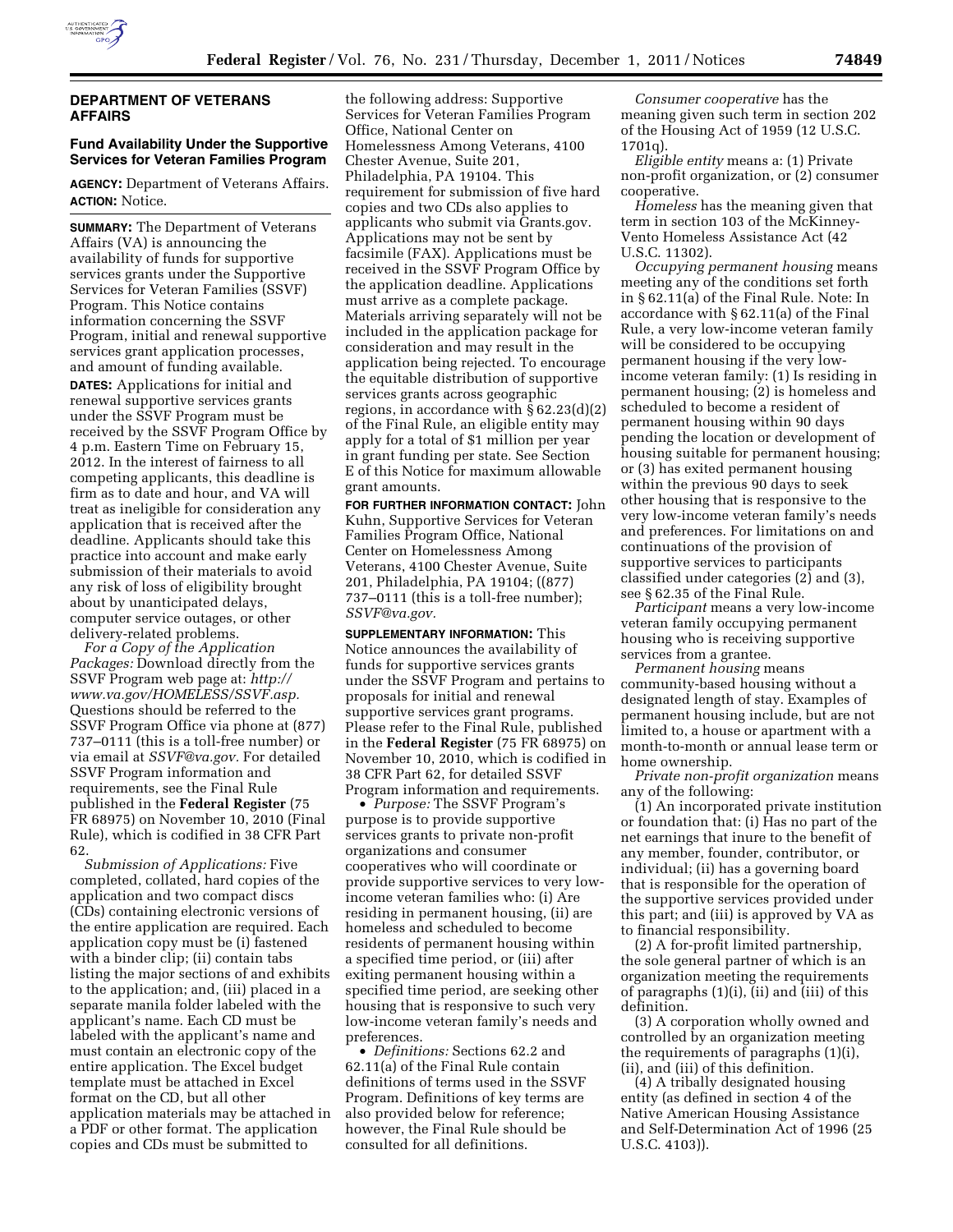*Supportive services* means any of the following provided to address the needs of a participant:

(1) Outreach services as specified under § 62.30 of the Final Rule;

(2) Case management services as specified under § 62.31 of the Final Rule;

(3) Assisting participants in obtaining VA benefits as specified under § 62.32 of the Final Rule;

(4) Assisting participants in obtaining and coordinating other public benefits as specified under § 62.33 of the Final Rule; and

(5) Other services as specified under § 62.34 of the Final Rule.

*Very low-income veteran family*  means a veteran family whose annual income, as determined in accordance with 24 CFR 5.609, does not exceed 50 percent of the median income for an area or community. The median income for an area or community will be determined using the income limits most recently published by the Department of Housing and Urban Development (HUD) for programs under section 8 of the United States Housing Act of 1937 (42 U.S.C. 1437f) (*[http://](http://www.huduser.org)  [www.huduser.org](http://www.huduser.org)*).

*Veteran* means a person who served in the active military, naval, or air service, and who was discharged or released therefrom under conditions other than dishonorable.

*Veteran family* means a veteran who is a single person or a family in which the head of household, or the spouse of the head of household, is a veteran.

• *Approach:* Grantees will be expected to leverage supportive services grant funds to enhance the housing stability of very low-income veteran families who are occupying permanent housing. In doing so, grantees are encouraged to establish relationships with the local community's Continuum of Care. (HUD defines a Continuum of Care as, ''a community plan to organize and deliver housing and services to meet the specific needs of people who are homeless as they move to stable housing and maximize self-sufficiency. It includes action steps to end homelessness and prevent a return to homelessness.'') The aim of the provision of supportive services is to assist very low-income veteran families residing in permanent housing to remain stably housed and to rapidly transition to stable housing (i) very lowincome veteran families who are homeless and scheduled to become residents of permanent housing within 90 days, including those leaving VA's Homeless Providers Grant and Per Diem projects and (ii) very low-income veteran families who have exited

permanent housing within the previous 90 days to seek other housing that is responsive to their needs and preferences. Accordingly, VA encourages eligible entities skilled in facilitating housing stability and currently operating rapid re-housing programs (i.e., administering HUD's Homelessness Prevention and Rapid Re-Housing Program (HPRP) funds or other comparable Federal or community resources) to apply for supportive services grants. The SSVF Program is not intended to provide long-term support for participants, nor will it be able to address all of the financial and supportive services needs of participants that affect housing stability. Rather, when participants require longterm support, grantees should focus on connecting such participants to mainstream Federal and community resources (e.g., HUD–VA Supported Housing (VASH) program, HUD Housing Choice Voucher programs, McKinney-Vento funded supportive housing programs, Temporary Assistance for Needy Families (TANF), etc.) that can provide ongoing support as required.

• *Authority:* Funding applied for under this Notice is authorized by 38 U.S.C. 2044 as amended by the Veterans' Health Care Facilities Capital Improvement Act of 2011, Public Law 112–37, § 12. The SSVF Program is implemented by the Final Rule codified at 38 CFR part 62. The regulations can be found in 38 CFR 62.1 through 62.81. Funds made available under this Notice are subject to the requirements of the aforementioned regulations and other applicable laws and regulations.

• *Allocation:* Approximately \$100 million is available for initial and renewal supportive services grants to be funded under this Notice for a 1-year period. The following requirements apply to supportive services grants awarded under this Notice:

1. Each grant cannot exceed \$1 million per year.

2. The total amount of supportive services grant funds awarded to a grantee (via one or multiple awards) cannot exceed \$1 million per state per year.

3. The total amount of supportive services grant funds awarded to a grantee (via multiple awards) cannot exceed \$3 million nationwide per year.

• *Supportive Services Grant Award Period:* All supportive services grants awarded under this Notice will be for a 1-year period.

• *Requirements for the Use of Supportive Services Grant Funds:* The grantee's request for funding must be consistent with the limitations and uses of supportive services grant funds set forth in the Final Rule and this Notice. In accordance with the Final Rule and this Notice, the following requirements apply to supportive services grants awarded under this Notice:

1. Grantees may use a maximum of 10 percent of supportive services grant funds for administrative costs identified in § 62.70 of the Final Rule.

2. Grantees must use a minimum of 60 percent of supportive services grant funds to serve very low-income veteran families who either (i) are homeless and scheduled to become residents of permanent housing within 90 days pending the location or development of housing suitable for permanent housing, as described in § 62.11(a)(2) of the Final Rule, or (ii) have exited permanent housing within the previous 90 days to seek other housing that is responsive to their needs and preferences, as described in § 62.11(a)(3) of the Final Rule.

3. Grantees may utilize a maximum of 30 percent of supportive services grant funds to provide the supportive service of temporary financial assistance paid directly to a third party on behalf of a participant for child care, transportation, rental assistance, utilityfee payment assistance, security deposits, utility deposits, moving costs, and emergency supplies in accordance with §§ 62.33 and 62.34 of the Final Rule.

• *Guidance for the Use of Supportive Services Grant Funds:* Grantees are encouraged to consider the following guidance for the use of supportive services grant funds:

1. When serving participants who (i) are homeless and scheduled to become residents of permanent housing or (ii) have exited permanent housing in order to seek other housing that is responsive to their needs and preferences, in addition to the required supportive services pursuant to §§ 62.30–62.33 of the Final Rule, grantees may focus on providing the following supportive services: housing counseling; assisting participants in understanding leases; securing utilities; making moving arrangements; representative payee services concerning rent and utilities; and mediation and outreach to property owners related to locating or retaining housing as per § 62.34 of the Final Rule. Grantees may also assist participants by providing rental assistance, security or utility deposits, moving costs or emergency supplies, using other Federal resources, such as the HPRP Program, or supportive services grant funds subject to the limitations described in this Notice and § 62.34 of the Final Rule.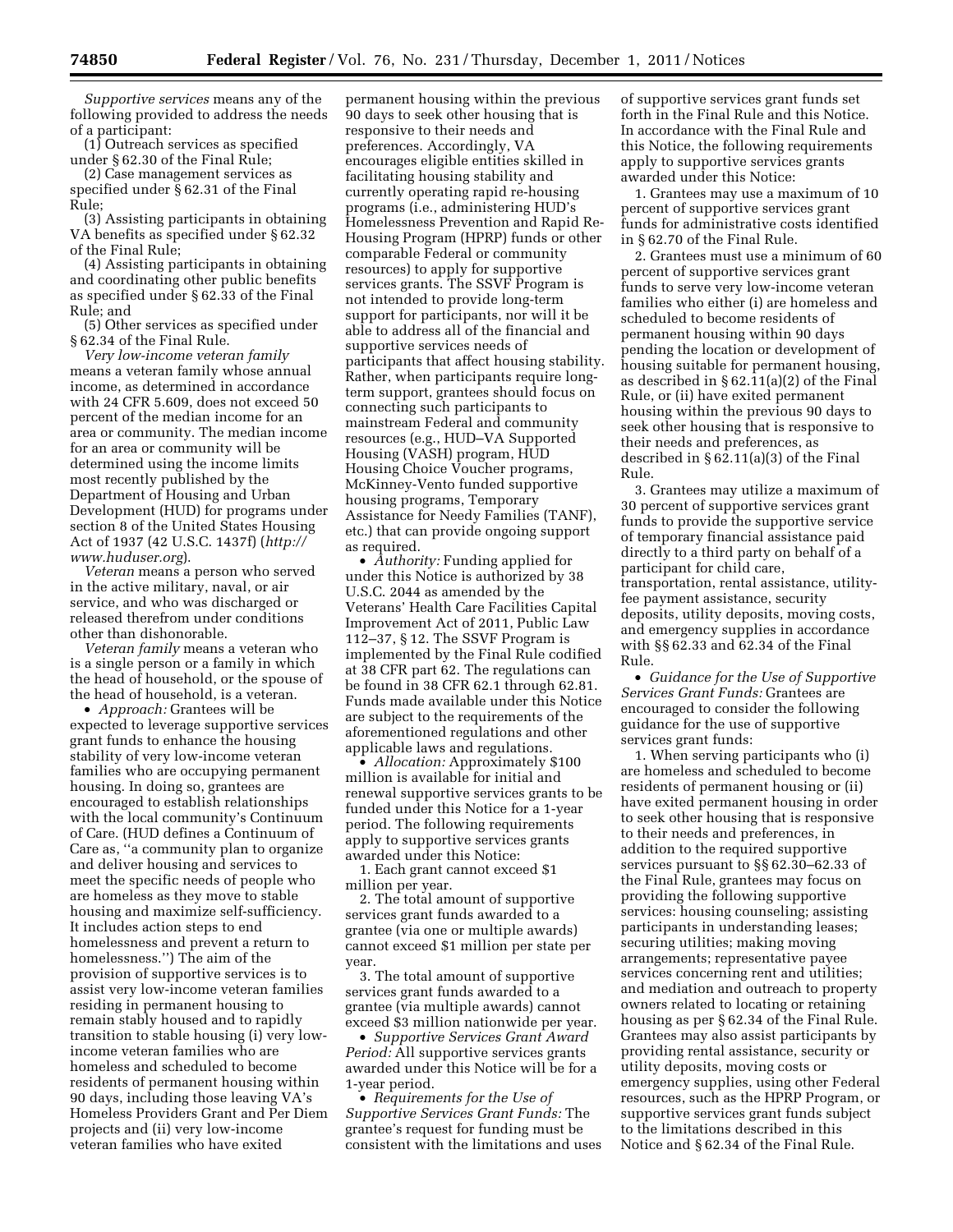2. When serving participants who are residing in permanent housing, it is helpful to remember that the defining question to ask is: ''Would this individual or family be homeless but for this assistance?'' To aid grantees in targeting SSVF Program funds toward very low-income veteran families most at risk of becoming homeless, a number of potential ''risk factors'' are listed below that could indicate a higher risk of becoming homeless. This list contains examples of some commonly identified risk factors for homelessness from scholarly research and practical experience drawn from existing homelessness prevention programs. One way a grantee could use these factors would be to require that a participant demonstrate some combination of the risk factors to qualify for assistance. Grantees should note that this list is optional and not exhaustive. Grantees may consider other risk factors or other ways to target persons at risk of homelessness based on past experience and available resources. A formalized screening tool should be developed to assess a very low-income veteran family's risk of homelessness and to prioritize the provision of supportive services to those very low-income veteran families most in need. The risk factors for homelessness for consideration by grantees in developing their programs are as follows:

a. Eviction within 2 weeks from a private dwelling (including housing provided by family or friends);

b. Discharge within 2 weeks from an institution in which the person has been a resident for more than 180 days (including prisons, mental health institutions, hospitals);

c. Residency in housing that has been condemned by housing officials and is no longer meant for human habitation;

d. Sudden and significant loss of income;

e. Sudden and significant increase in utility costs;

f. Mental health and substance use issues;

g. Physical disabilities and other chronic health issues, including HIV/  $A$ IDS $\cdot$ 

h. Severe housing cost burden (greater than 50 percent of income for housing costs);

i. Homeless in last 12 months;

j. Young head of household (under 25 with children or pregnant);

k. Current or past involvement with child welfare, including foster care;

l. Pending foreclosure of rental housing;

m. Extremely low income (less than 30 percent of area median income);

n. High overcrowding (the number of persons in household exceeds health and/or safety standards for the housing unit size);

o. Past institutional care (prison, treatment facility, hospital);

p. Recent traumatic life event, such as death of a spouse or primary care provider, or recent health crisis that prevented the household from meeting its financial responsibilities;

q. Credit problems that preclude obtaining of housing; or

r. Significant amount of medical debt. In addition to the required supportive services, supportive services provided to this category of very low-income veteran families should focus on the following: housing stabilization, linking participants to community resources and mainstream benefits, and helping participants develop a plan for preventing future housing instability.

3. Where HPRP funds or other funds from community resources are not readily available, grantees may choose to utilize supportive services grants, subject to the limitations described in this Notice and in §§ 62.33 and 62.34 of the Final Rule, to provide temporary financial assistance. Such assistance may, subject to the limitations in this Notice and the Final Rule, be paid directly to a third party on behalf of a participant for child care, transportation, rental assistance, utilityfee payment assistance, security or utility deposits, moving costs and emergency supplies as necessary.

• *Funding Priorities:* The funding priorities for this Notice are as follows:

1. Funding Priority 1. Funding Priority 1 is for existing SSVF Program grantees seeking to renew their supportive services grants. To be eligible for renewal of a supportive services grant, the grantee's program must continue to meet the threshold requirements under § 62.21 and remain substantially the same as the program proposed in its initial application. To be considered ''substantially the same,'' a renewal application must request a grant amount that is no more or less than 10 percent of the grantee's current grant award (subject to the allocation limitations described in Section E of this Notice) and may include only minor changes in key personnel, target populations, geographic areas or communities served, and supportive services offered. (Note: if an existing grantee would like to substantially modify an existing program, the grantee may submit an initial application and apply under Funding Priority 2.) An existing grantee applying for funding for a program that is substantially the same as their existing program may only

apply under Funding Priority 1. Approximately \$60 million is available under Funding Priority 1. Should not enough applications be funded under Funding Priority 1, funds not expended in this priority will fall to Funding Priority 2.

2. Funding Priority 2. Funding Priority 2 is for eligible entities applying for initial supportive services grants.

• *Supportive Services Grant Application Selection Methodology:* VA will review all initial and renewal supportive services grant applications in response to this Notice according to the following steps:

1. Score all applications that meet the threshold requirements described in § 62.21 of the Final Rule.

2. Group applications within the applicable funding priorities set forth in Section I of this Notice.

3. Rank those applications in Funding Priority 1 (renewal supportive services grants) who score at least 85 cumulative points and receive at least one point under each of the categories identified in § 62.24, paragraphs (a), (b), and (c) of the Final Rule. The applications will be ranked in order from highest to lowest scores.

4. Rank those applications in Funding Priority 2 (initial supportive services grants) who score at least 60 cumulative points and receive at least one point under each of the categories identified in § 62.22, paragraphs (a), (b), (c), (d), and (e) of the Final Rule. The applications will be ranked in order from highest to lowest scores.

5. Utilize the ranked scores of applications as the primary basis for selection. However, in accordance with § 62.23(d) of the Final Rule, VA will utilize the following considerations to select applicants for funding:

i. Preference applications that provide or coordinate the provision of supportive services for very low-income veteran families transitioning from homelessness to permanent housing; and

ii. To the extent practicable, ensure that supportive services grants are equitably distributed across geographic regions, including rural communities and tribal lands.

6. Subject to the considerations noted in paragraph J.4. above, VA will fund the highest-ranked applications for which funding is available, within the highest funding priority group. To the extent funding is available and subject to the considerations noted in paragraph J.4 above, VA will select applications in the next highest funding priority group based on their rank within that group.

• *VA's Goals and Objectives for Funds Awarded Under this Notice:* In